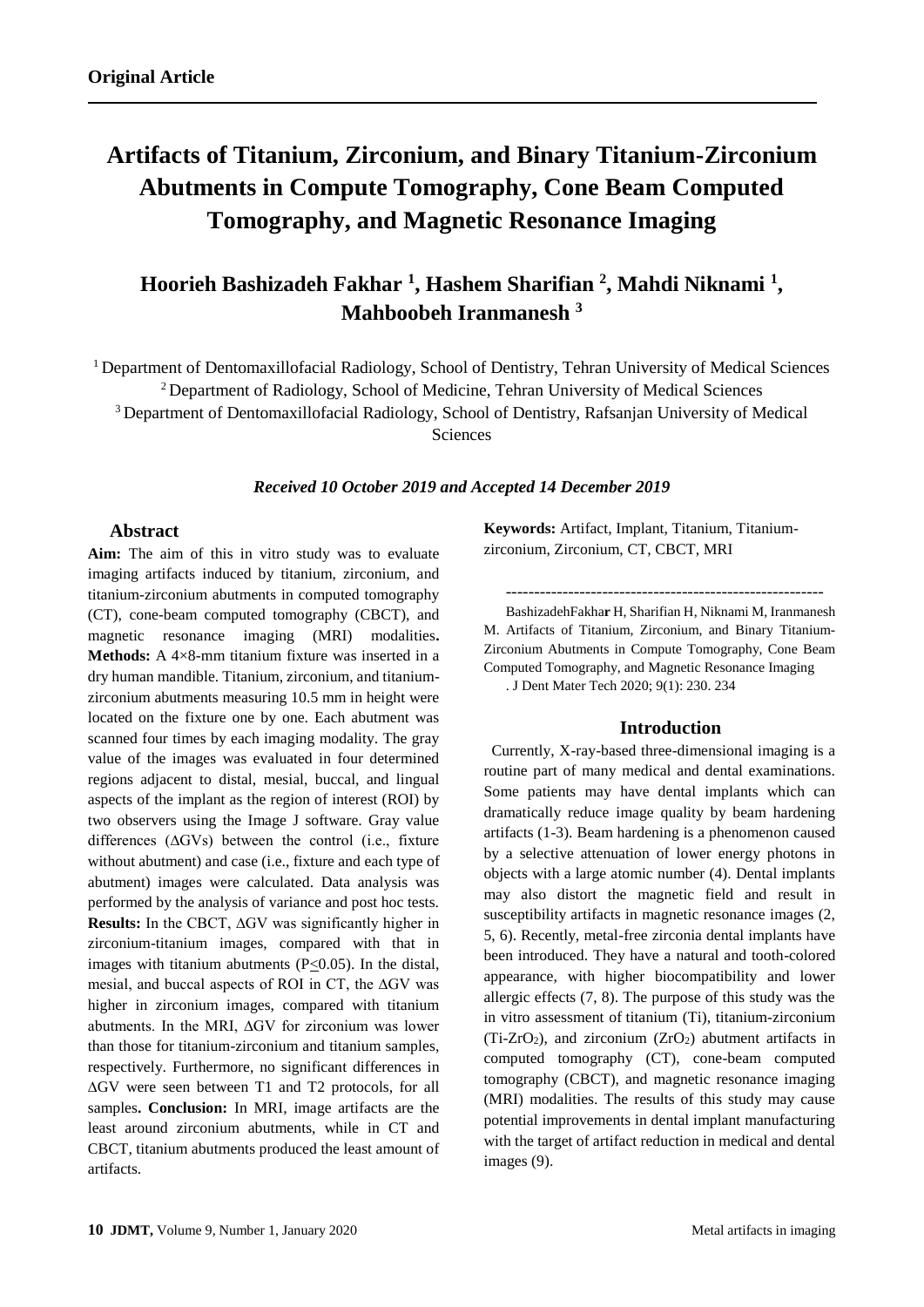#### **Materials and Methods**

In the present study, a single implant was placed in a dry human mandible in the first premolar area as the control group. The implant was 8 mm in length and 3.5 mm in diameter. The Ti (Leader Italia, 10.5 mm), Ti-ZrO<sup>2</sup> (laboratory-made,  $10.4$  mm), and  $ZrO<sub>2</sub>$  abutments (Leader Italia, 10.4 mm) were attached to the implant one by one. Mandible was placed in a 20×8-cm plastic water container with 3-mm wall thickness to mimic soft tissue attenuating characteristics. An acrylic tripod was designed to stabilize the mandible inside the container (Figure 1).



**Fig.1.** Artifacts around titanium, zirconium and binary titanium- zirconium abutments in different imaging modalities

The MRI images were acquired by a 3T MRI scanner (Siemens, Berlin, Germany). The imaging protocol consisted of axial T1 weighted images by a TE of 11.7 ms and a TR of 600 ms with 1-mm slice thickness, 192×192 matrix and 18×16.2-cm field of view. The T2 weighted images were also acquired by a TE of 60.9 ms and a TR of 2500 ms with the same slice thickness, matrix, and field of view. A 20-channel head coil was utilized in all MRI procedures.

The CT images were acquired by the Somatom Sensation 16 Slice (Siemens, Berlin, Germany) with 110 kVp, 20 mAs,  $512\times512$  matrix, 0.33-pixel spacing, and

1-mm slice thickness. The CBCT images were prepared by the Alphard Vega 3030 (Asahi Roentgen Ind., Co. Ltd, Kyoto, Japan). Exposure parameters were 80 kVp, 5 mA,  $10\times10$  cm field of view, and 17-sec exposure time. The minimum voxel size was chosen as 0.2 mm.

The case and control groups were scanned four times by each modality. ImageJ software (National Institute of Health, Bethesda a, MD, USA) was used to evaluate the images. The evaluation was performed on axial images at the level of the implant, near the alveolar crest for case and control groups. The region of interest (ROI) was considered as four circular areas consisting of  $10\times10$ pixels in the buccal, lingual, mesial, and distal aspects of

The abutment (Figure 2). The mean gray value (GV) was measured for each region.

Observers reassessed each image after 2 weeks. Pearson correlation showed high inter- and intra-observer agreements. The KS test was performed on the first step observation data for analyzing the normal distribution. Due to the high level of agreement between the observers, data analysis was performed based on the mean values of two observers. In addition, the mean gray value of each ROI in each case was subtracted from the mean gray value of the same ROI in the control sample (∆GV). The data were analyzed in SPSS, version 22. (SPSS Inc., Chicago, IL, USA) considering a 95% confidence interval.

The intraclass Pearson's correlation coefficient was used to determine the inter-observer agreement and intraobserver reliability. One-way ANOVA and Tuckey's post hoc test were used for comparisons. A P-value less than 0.05 was considered statistically significant.

#### **Results**

In this study, ∆GV was evaluated around the implant with three different types of abutments in four regions, namely buccal, lingual, mesial, and distal, for three different types of images, including CT, MRI, and CBCT. Considering the high inter-observer agreement (P  $\leq$ 0.05), the results were presented based on the average of the values measured by the two observers.

As Table I shows, in all regions of CBCT images, the highest  $\Delta$ GV is due to Ti-ZrO<sub>2</sub> abutments, compared to the other types of abutments ( $P \le 0.05$ ). Furthermore, in CBCT,  $\Delta$ GV for all types of abutments was significantly higher in the mesial and distal aspects as compared to those in buccal and lingual regions ( $P \le 0.05$ ). Among all imaging modalities, CBCT produced the most artifacts (P  $≤0.05$ ).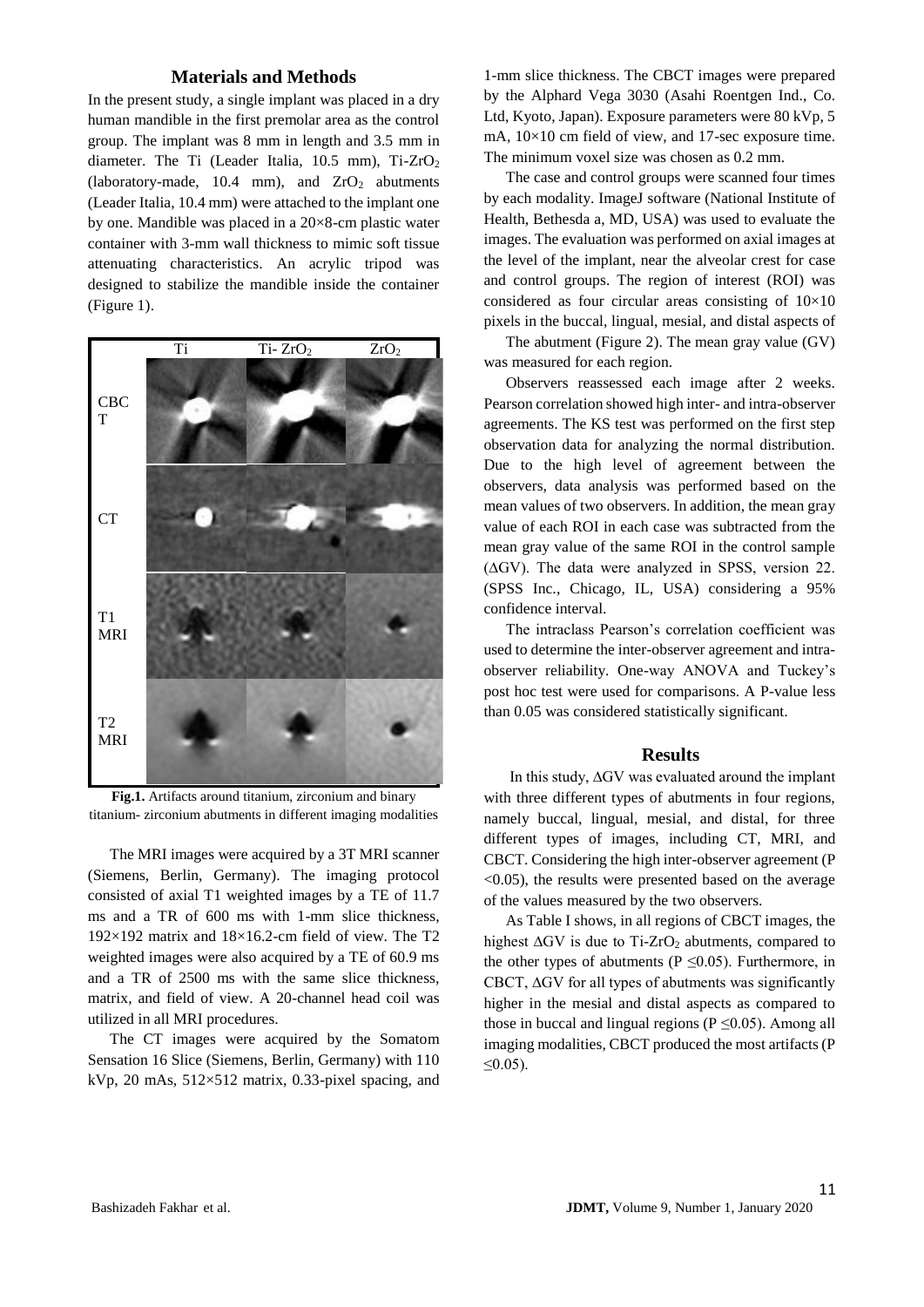|                             | computed tomography $(r \leq 0.03)$ |                   |                   |                   |
|-----------------------------|-------------------------------------|-------------------|-------------------|-------------------|
|                             | Mesial                              | Distal            | <b>Buccal</b>     | Lingual           |
| TiZrO <sub>2</sub>          | $138.53 \pm 0.95$                   | $136.49 \pm 1.73$ | $-39.75+0.69$     | $-21.19 \pm 1.43$ |
| $(n=8)$<br>Ti               | $43.29 + 9.10$                      | $48.76 \pm 13.72$ | $-39.57+1.84$     | $-7.11 \pm 7.40$  |
| $(n=8)$<br>ZrO <sub>2</sub> | $124.08 \pm 3.18$                   | $127.46 \pm 3.08$ | $-39.48 \pm 1.85$ | $-9.46 \pm 10.57$ |
| $(n=8)$                     |                                     |                   |                   |                   |

**Table I.** Gray value differences between the control and case images (∆GV) around different abutments in cone-beam computed tomography (P≤0.05)

According to Table II, in all regions of CT images, the highest ∆GV is due to ZrO<sub>2</sub> abutments, compared to the other types of abutments (P≤0.05). The ∆GV in CT for all types of abutments was also significantly higher in the mesial and distal aspects than in the buccal and lingual regions (P≤0.05). Data analysis showed almost similar results in T1 and T2 protocols in MRI for the different types of abutments. Considering all regions in MRI images, the highest ∆GV was due to Ti abutments, compared to the other types of abutments (P≤0.05; Tables III and IV).

| <b>Table II.</b> Gray value differences between the control and case images $(\Delta G V)$ around an abutment in computed |  |  |  |  |
|---------------------------------------------------------------------------------------------------------------------------|--|--|--|--|
| $tan \alpha$ and $\mathbf{h} \cdot \mathbf{D} \geq 0$                                                                     |  |  |  |  |

|                             | tomography $(1 \le 0.03)$ . |                  |                 |                  |
|-----------------------------|-----------------------------|------------------|-----------------|------------------|
|                             | Mesial                      | Distal           | Buccal          | Lingual          |
| TiZrO <sub>2</sub>          | $74.50 \pm 8.85^b$          | $42.31 \pm 7.97$ | $4.61 \pm 2.16$ | $-1.85 \pm 2.80$ |
| $(n=8)$<br>Ti               | $11.58 \pm 4.37$            | $1.66 + 4.35$    | $0.95 \pm 1.50$ | $-1.26 \pm 0.93$ |
| $(n=8)$<br>ZrO <sub>2</sub> | $105.83 \pm 1.14$           | $47.43 \pm 3.25$ | $6.24 \pm 0.91$ | $-4.45 \pm 2.50$ |
| $(n=8)$                     |                             |                  |                 |                  |

**Table III**. Gray value differences between the control and case images (∆GV) around an abutment in T1 magnetic resonance imaging (P≤0.05)

|                             |                   | resonance maging $(r \ge 0.03)$ |                   |                  |
|-----------------------------|-------------------|---------------------------------|-------------------|------------------|
|                             | Mesial            | Distal                          | Buccal            | Lingual          |
| TiZrO <sub>2</sub>          | $-20.58 \pm 3.35$ | $-40.03+4.22$                   | $-21.26+4.52$     | $-22.24+4.36$    |
| $(n=8)$<br>Ti               | $-33.45+4.97$     | $-50.11 \pm 3.42$               | $-29.56 \pm 3.74$ | $-30.04 + 5.55$  |
| $(n=8)$<br>ZrO <sub>2</sub> | $-4.64+0.89$      | $-9.65 \pm 1.08$                | $-6.59 \pm 1.44$  | $-6.57 \pm 1.95$ |
| $(n=8)$                     |                   |                                 |                   |                  |

**Table IV.** Gray value differences between the control and case images (∆GV) around an abutment in T2 magnetic

resonance imaging (P≤0.05)

|                    | Mesial            | Distal        | Buccal            | Lingual           |
|--------------------|-------------------|---------------|-------------------|-------------------|
| TiZrO <sub>2</sub> | $-24.72+4.00$     | $-61.44+5.01$ | $-35.77+4.37$     | $-49.71 \pm 3.63$ |
| $(n=8)$            |                   |               |                   |                   |
| Ti                 | $-41.98 \pm 3.49$ | $-85.25+3.56$ | $-48.45 \pm 1.58$ | $-70.55+6.71$     |
| $(n=8)$            |                   |               |                   |                   |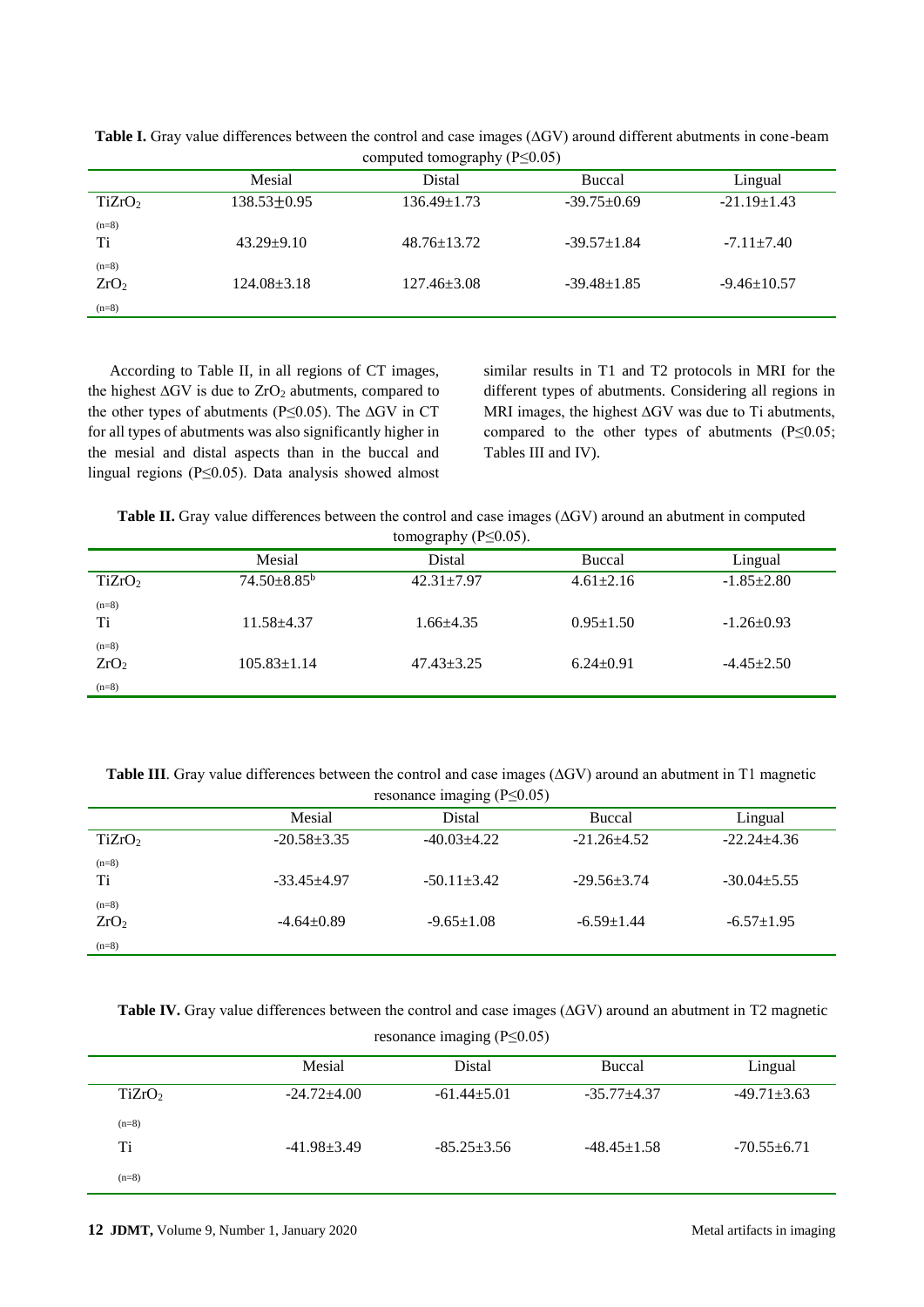$(n=8)$ 

# **Discussion**

This in vitro study evaluated the artifacts around different abutments in three imaging modalities by GV analysis. In CBCT,  $Ti-ZrO<sub>2</sub>$  abutment caused the most pronounced artifacts. In CT, the  $ZrO<sub>2</sub>$  and Ti-ZrO<sub>2</sub> abutments produced the highest amount of artifacts, respectively. According to the literature, metal artifacts in CT and CBCT are the outcomes of radiopacity which indicates the X-ray inability to pass through these materials (10). Pekkan et al. (11) investigated the radiopacity of ceramic, metal, and dental tissue by a densitometer. They reported the radiopacity of  $ZrQ_2$  to be twice as that of Ti.The results showed the artifacts in CBCT were more than those in CT. Routinely, the field of view that is selected in routine CBCT examinations is smaller than a whole head size. When some parts of a relatively large structure remain out of the field of view in CBCT, artifacts are increased. This could be one of the reasons for substantial artifacts in CBCT in comparison to those in CT (15).

On the other hand, Langlade et al. (10) stated that different factors, such as dimension, form, density, and physical characteristics, affect the radiodensity of the objects. One of the main factors that affect radiopacity is the atomic number. Therefore, it would be obvious that  $ZrO_2$  ( $ZZr=40$ ,  $ZO=8$ ) causes more artifacts than Ti (ZTi=22) in CT and CBCT. However, Snachopuchades et al. evaluated the artifacts of different types and different sizes of implants and proved that Zr implants produced more artifacts in CT and CBCT images. They also observed that parallel with Smeets et al. thelarger implants caused more artifacts (2, 12). Furthermore, this study showed that Zr-Ti and Zr abutments produced fewer artifacts than Ti abutments in MRI. These observations are in line with those of Smeets et al.(2, 12) . In their study, 15% Zr substitution in Zr-Ti abutments did not reduce the artifacts significantly (2). Duttenhoefer et al.(13) also showed MRI to be the best imaging technique for Zr implants. Matsuura et al. (14) evaluated the artifacts in neurosurgical implants in MRI. They concluded that Zr implants produce the least amount of artifacts in MRI 3T. Their study showed that the alumina ingredient of Zr increased the artifact diameter. The crystal structure, as well as the variation in particle size in alumina and Zr, seems to be in charge. They also reported minor differences between pure Ti and Ti alloys. The results of the present study may contribute to the

clinicians in implant selection for their patients to avoid potential problems in upcoming imaging procedures.

Given that this study was performed in vitro, it was not possible to reconstruct all clinical conditions. In future studies, it is recommended to evaluate the artefact of other common metallic and nonmetallic dental materials in dentistry.

#### **Conclusion:**

It has been observed that the Ti Abutments in CT and CBCT produce less artifacts than the other abutments. On the other hand, in MRI, zirconia abutments produce less artifacts than titanium abutments.

**Conflict of Interests:** Not Declared.

### **References**

- **1.** Detterbeck A, Hofmeister M, Hofmann E, Haddad D, Weber D, Holzing A, et al. MRI vs. CT for orthodontic applications: comparison of two MRI protocols and three CT (multislice, cone-beam, industrial) technologies. J Orofac Orthop. 2016;77(4):251-261.
- **2.** Smeets R, Schollchen M, Gauer T, Aarabi G, Assaf AT, Rendenbach C, et al. Artefacts in multimodal imaging of titanium, zirconium and binary titaniumzirconium alloy dental implants: an in vitro study. Dentomaxillofac Radiol. 2017;46(2):20160267.
- **3.** Esmaeili F, Johari M, Haddadi P. Beam hardening artifacts by dental implants: Comparison of conebeam and 64-slice computed tomography scanners. Dent Res J (Isfahan). 2013;10(3):376-381.
- **4.** Schulze RK, Berndt D, d'Hoedt B. On cone-beam computed tomography artifacts induced by titanium implants. Clin Oral Implants Res. 2010;21(1):100- 107.
- **5.** Hong HR, Jin S, Koo HJ, Roh JL, Kim JS, Cho KJ, et al. Clinical values of (18) F-FDG PET/CT in oral cavity cancer with dental artifacts on CT or MRI. J Surg Oncol. 2014;110(6):696-701.
- **6.** Klinke T, Daboul A, Maron J, Gredes T, Puls R, Jaghsi A, et al. Artifacts in magnetic resonance imaging and computed tomography caused by dental materials. PLoS One. 2012;7(2):e31766.